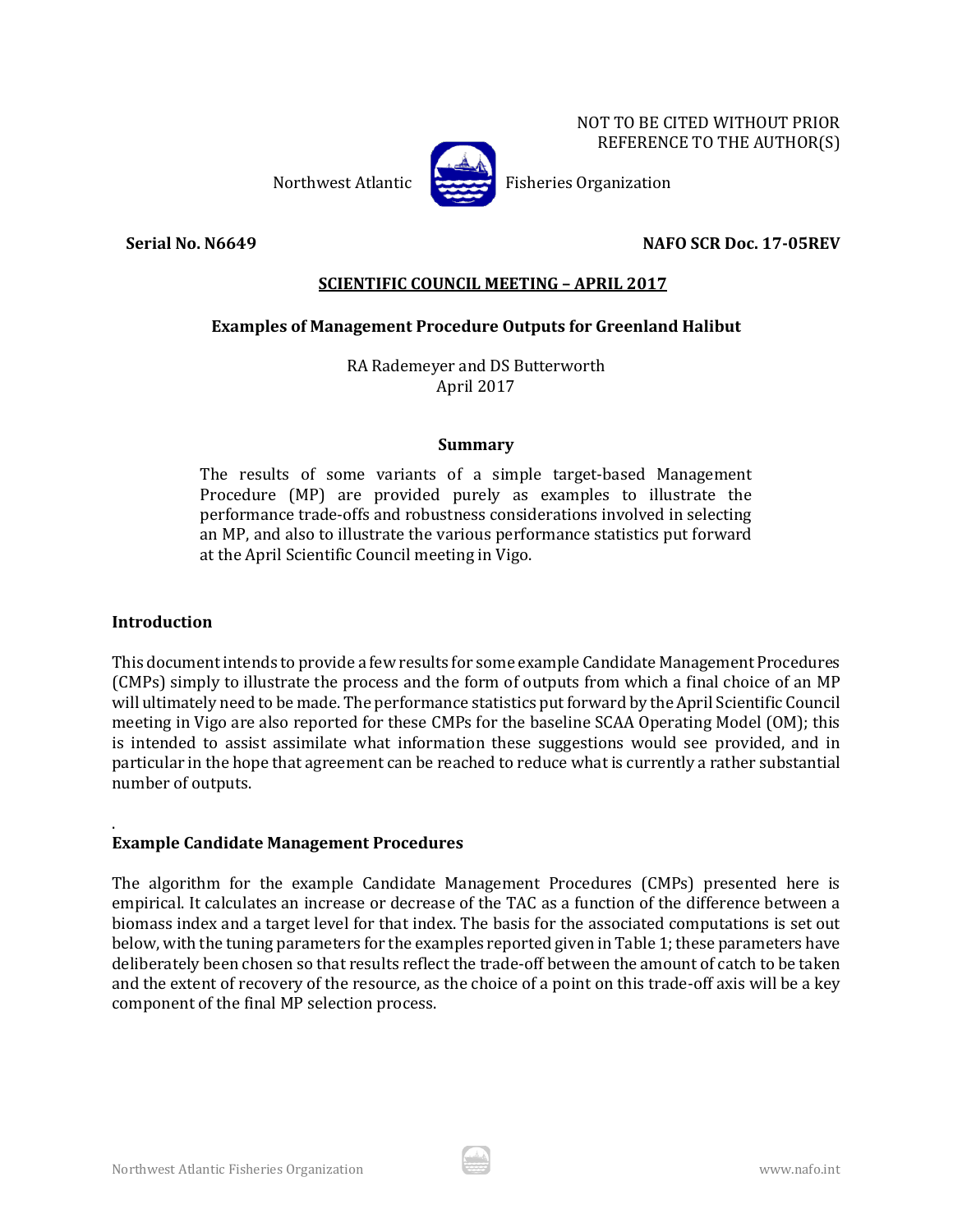$$
TAC_{y+1} = \omega TAC_y \left( 1 + \gamma_{up/down}(J_y - 1) \right)
$$
 (1)  
where

 $TAC_y$  is the TAC recommended for year *y*,

 $\omega$ ,  $\gamma_{un}$  and  $\gamma_{down}$  are tuning parameters  $(\gamma_{down}$ if  $J_v < 1$  and  $\gamma_{un}$  if  $J_v \ge 1$ )

 $J_{\nu}$  is a measure of the immediate past level in the abundance indices that are available to use for calculations for year *y*; for this example three series have been used, with  $i = 1$ , 2 and 3 corresponding respectively to Canada Fall 2J3K, EU 3M 0-1400m and Canada Spring 3LNO surveys:

$$
J_{y} = \frac{1}{3} \sum_{i=1}^{3} \frac{J_{curr}^{i}}{J_{target}^{i}}
$$
 (2)

with

$$
J_{curr}^i = \frac{1}{5} \sum_{y'=y-5}^{y-1} I_{y'}^i
$$
 (3)

$$
J_{target}^{i} = \alpha \frac{1}{5} \sum_{y'=2011}^{2015} I_{y'}^{i}
$$
 (4)

where *a* is a further tuning parameter.

Note the assumption that when a TAC is set in year *y* for year *y*+1, indices will not yet at that time be available for the current year *y*.

Constraints on the maximum allowable annual change in TAC can be applied, i.e.:

if 
$$
TAC_{y+1} > TAC_y(1 + \Delta_{up})
$$
 then  $TAC_{y+1} = TAC_y(1 + \Delta_{up})$  (5)  
and

if 
$$
TAC_{y+1} < TAC_y(1 - \Delta_{down})
$$
 then  $TAC_{y+1} = TAC_y(1 - \Delta_{down})$  (6)

**Table 1**: Tuning parameters for the example CMPs considered here.

|                     | [7] | [7] | $\mathbb{Z}_{up}$ | $\mathbb{Z}_{down}$ | $\mathbb{Z}_{up}$ | $\mathbb{Z}_{down}$ |
|---------------------|-----|-----|-------------------|---------------------|-------------------|---------------------|
| CMP1 <sub>0.6</sub> |     | 0.6 | 0.05              | 0.05                | 0.15              | 0.15                |
| CMP1 <sub>0.8</sub> |     | 0.8 | 0.05              | 0.05                | 0.15              | 0.15                |
| $CMP1_{1.0}$        | 1   | 1.0 | 0.05              | 0.05                | 0.15              | 0.15                |
| CMP1 <sub>1.2</sub> |     | 1.2 | 0.05              | 0.05                | 0.15              | 0.15                |
| $CMP1_{1.4}$        |     | 1.4 | 0.05              | 0.05                | 0.15              | 0.15                |
| CMP15%              |     | 1.0 | 0.05              | 0.05                | 0.05              | 0.05                |

For the projections into the future under a specific CMP, the details of the computations are as set out in Rademeyer and Butterworth (2017), Appendix 1, except that random error is now also included to reflect the uncertainty in the numbers-at-age vector at the start of 2016. In particular, future random error in the recruitment is also included, with autocorrelation of 0.5 as agreed during the Vigo Scientific Council meeting (NAFO, 2017), and predicted values for survey indices of abundance in future years are computed with observation error.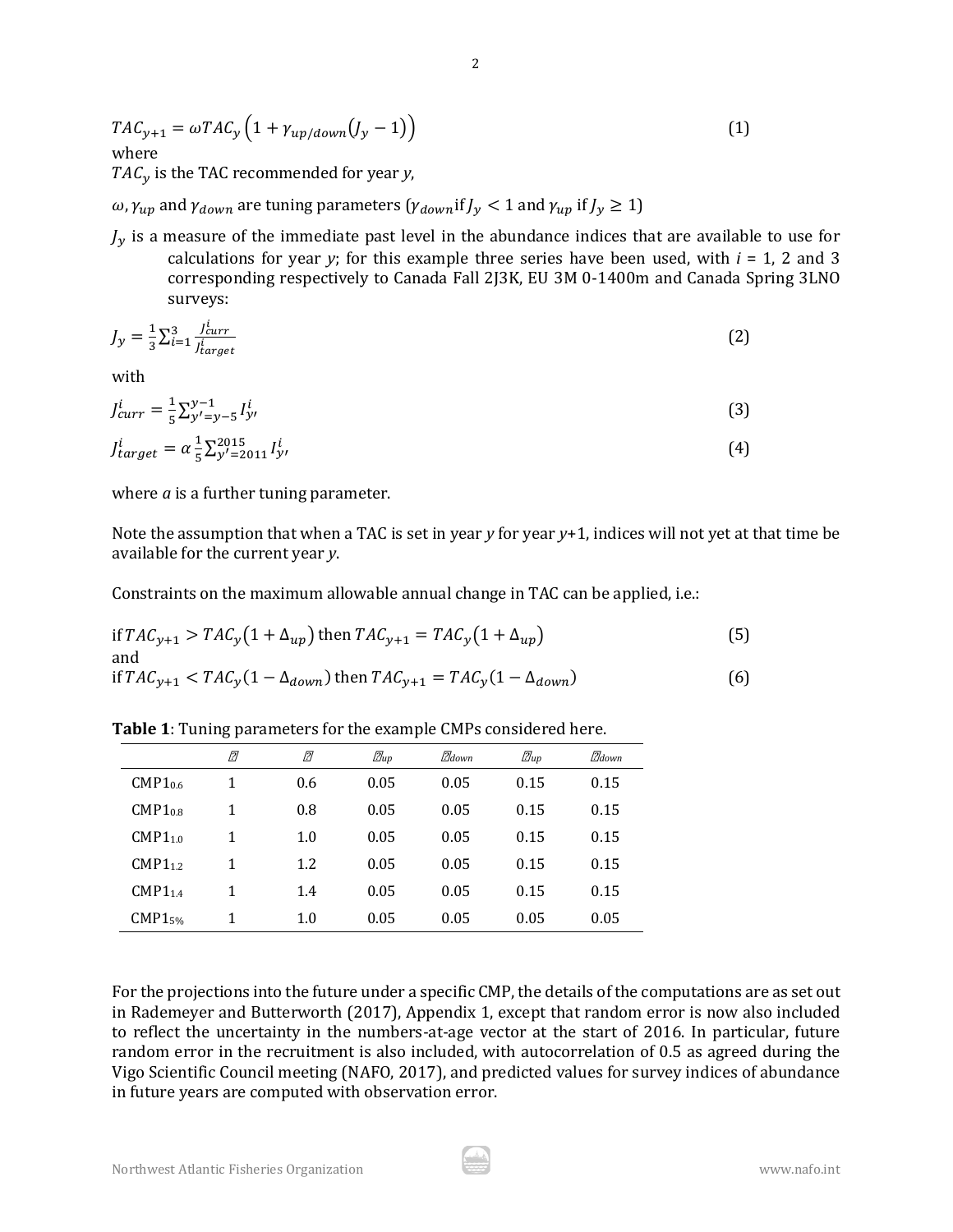## **Results**

Results are presented here for the various CMPs applied to SCAA baseline and a few further Operating Models (OMs). The SCAA baseline corresponds to scenario NBf in the Vigo Scientific Council meeting report (NAFO, 2017), but using the weight-at-age matrix agreed subsequently by email.

Figure 1 plots projected catch and spawning and exploitable biomass for the baseline OM for management under CMP1<sub>1.0</sub> (the "central" CMP). Median and 90% PIs are shown as well as 10 actual trajectories ("worm plots").

Figure 2 compares medians and 90% PI for a series of catch and biomass related performance statistics for the baseline OM under constant catch of 0t and 20000t and the six example CMPs to illustrate the trade-offs amongst these performance statistics across the CMPs. Note that the average annual catch variation (AAV) is not zero for the constant catch case because the constant 20000t catch starts in 2018, while the AAV is computed from 2017 (for which a TAC and catch of 14 799t is assumed).

As in Figure 2, Figure 3 compares medians and 90% PIs for a series of performance statistics, but this time across a selection of four OMs under the "central" CMP to provide some indication of the robustness of that CMP to alternative underlying resource dynamics. The four OMs selected for this illustration are the baseline ("BC"), "*h*=0.7", M increasing at older ages ("M incr") and using the alternative survey data set ("O3") (see NAFO, 2017, for further details).

Figure 4 presents the median trajectory for the fishery for the "central" CMP applied to the baseline OM in the form of a Kobe plot.

Performance statistics results (medians and 90%iles) are given in Table 2 for the baseline OM under the series of CMPs considered. These performance statistics are detailed in Appendix 1 and correspondence to the suggestions made by the Scientific Council meeting (NAFO, 2017).

## **Discussion**

It is first important to stress that the results here are **examples** shown for the purpose of providing **illustrations** of the concepts and comparisons involved in the process of developing and selecting an MP. They are **not** put forward at this time as serious candidates for a final MP – the development and testing of such candidates will occur in the next step of the overall process.

It is important to realise that the Probability Interval (PI) envelope plots in Figure 1 for the central CMP under the baseline OM are not trajectories (nor is the median), but reflect a series of values of statistics for distributions simulated for each year. This becomes clear when considering the individual trajectories ("worm plots") shown, which each exhibit considerable variability.

Figure 2 is intended to illustrate trade-offs between performance statistics under the baseline OM across the different CMPs. As the value of the control parameter  $\alpha$  is increased (i.e. the target for the combined abundance index is raised), both spawning and exploitable biomass increase, but catch and inter-annual catch variability decrease. For about the same average catch, either decreasing the maximum variation of the TAC allowed from year to year, or fixing the TAC at 20000 t, lead to very little increase in risk as reflected by the lower percentiles of the biomass distributions.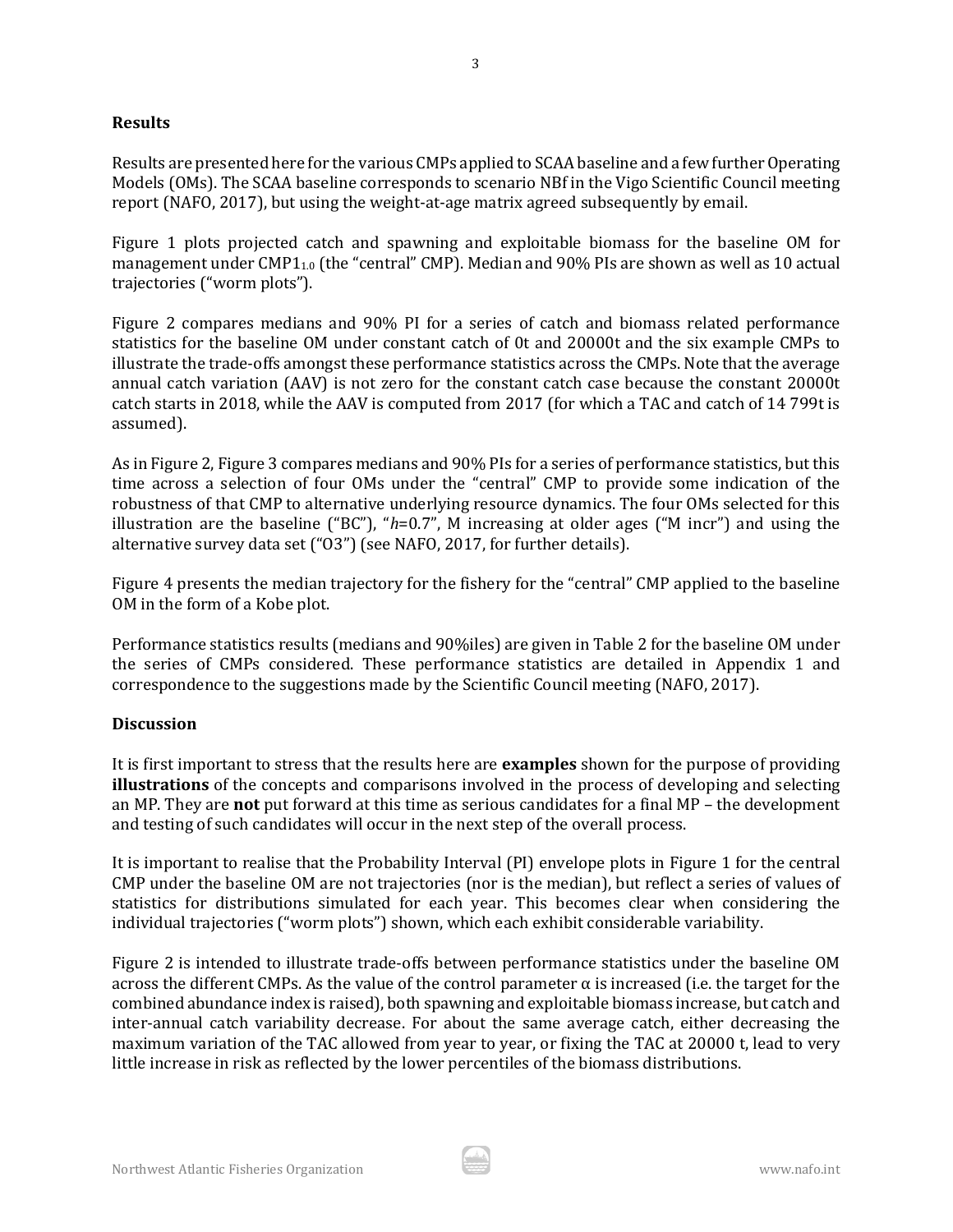Figure 3 relates to robustness: given uncertainty about the true dynamics of the resource, there needs to be a check that the anticipated performance of any MP potentially selected does not vary substantially across the different OMs which reflect that uncertainty. Only four OMs have been included in Figure 3, given that it is intended to be no more than illustrative. The results indicate almost surprisingly strong robustness of performance for the central CMP for the OMs that differ from the baseline. The only difference of note is lower depletion at the 5% level under the OM that allows for an increase in natural mortality *M* at older ages.

Figure 4 shows that under the "central" CMP after 20 years the resource is expected to be virtually at  $B_{MSY}$  with fishing mortality at  $F_{MSY}$ , though the ranges about these expectations are fairly wide.

The main take home point from the wide range of performance statistics reported in Table 2 is how voluminous they are (and these are for the baseline OM only). Some "culling" seems desirable to reduce the quantity of output to be reported in future analyses (remembering that these will need to be reported for multiple OMs) to a level that renders such results and their implications easier to assimilate.

### **References**

NAFO. 2017, Report of the meeting of the Scientific Council., Vigo, Spain – 3-7 April, 2017,

Rademeyer, RA and Butterworth, DS. 2017. Management procedures for Greenland halibut. NAFO SCR Doc. 17/003. 13pp.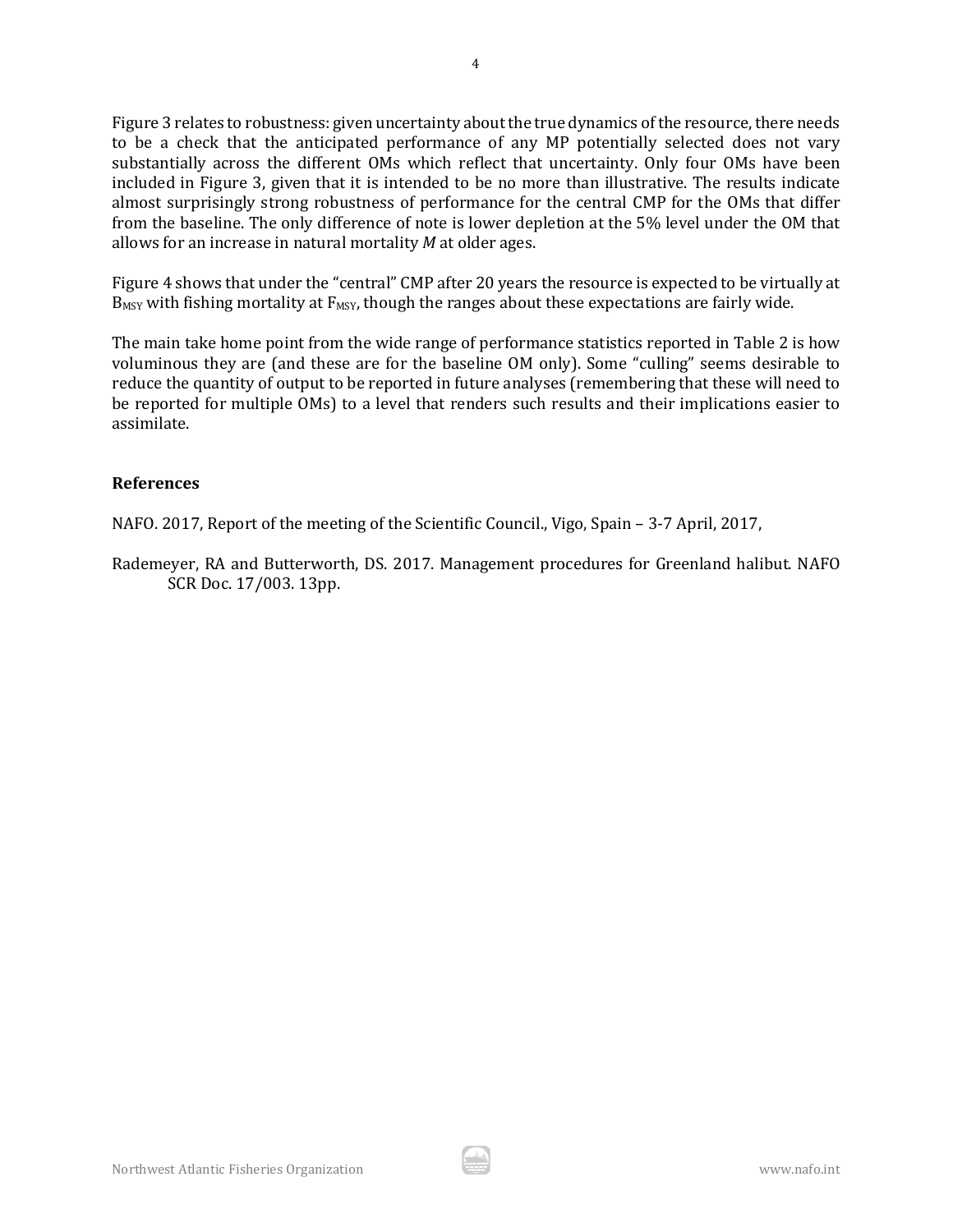**Table 2**: Medians and 90% PIs for a series of performance statistics for the baseline OM with management under constant catch options of 0t (to provide bounding values) and 20000t, and six CMPs.

|                          | $B$ <sup>5-9</sup> 2022/ $B$ <sup>5-9</sup> 2018 |              | $B$ <sup>5-9</sup> 2027/ $B$ <sup>5-9</sup> 2018 |              | $B$ <sup>5-9</sup> 2037/ $B$ <sup>5-9</sup> 2018 |              | $B$ <sup>5-9</sup> <sub>10w</sub> / $B$ <sup>5-9</sup> <sub>2018</sub> |              | $B^{5-9}$ <sub>low</sub> / $B^{5-9}$ <sub>min</sub> |              | $B$ <sup>5-9</sup> 2037/ $B$ <sup>5-9</sup> target |              | $B$ <sup>5-9</sup> 2037/ $B$ <sup>5-9</sup> msy |              |
|--------------------------|--------------------------------------------------|--------------|--------------------------------------------------|--------------|--------------------------------------------------|--------------|------------------------------------------------------------------------|--------------|-----------------------------------------------------|--------------|----------------------------------------------------|--------------|-------------------------------------------------|--------------|
| $\text{CMP1}_{0.6}$      | 1.09                                             | (0.79; 1.44) | 0.89                                             | (0.47; 1.54) | 0.23                                             | (0.11; 0.85) | 0.20                                                                   | (0.11; 0.57) | 0.47                                                | (0.31; 1.20) | 0.26                                               | (0.15; 0.77) | 0.28                                            | (0.16; 0.81) |
| $\text{CMP1}_{0.8}$      | 1.10                                             | (0.80; 1.46) | 0.96                                             | (0.52; 1.65) | 0.67                                             | (0.15; 1.37) | 0.57                                                                   | (0.15; 0.94) | 1.31                                                | (0.38; 2.04) | 0.72                                               | (0.19; 1.39) | 0.76                                            | (0.20; 1.46) |
| $\text{CMP1}_{1.0}$      | 1.11                                             | (0.81; 1.47) | 0.99                                             | (0.54; 1.71) | 0.91                                             | (0.39; 1.57) | 0.71                                                                   | (0.36; 0.97) | 1.63                                                | (0.87; 2.13) | 0.97                                               | (0.43; 1.67) | 1.02                                            | (0.46; 1.76) |
| $\text{CMP1}_1$          | 1.12                                             | (0.81; 1.47) | 1.01                                             | (0.55; 1.74) | 1.04                                             | (0.50; 1.72) | 0.76                                                                   | (0.42; 0.98) | 1.74                                                | (1.15; 2.19) | 1.09                                               | (0.61; 1.81) | 1.15                                            | (0.65: 1.90) |
| $\text{CMP1}_{14}$       | $1.12^{\circ}$                                   | (0.82; 1.48) | 1.03                                             | (0.57; 1.75) | 1.09                                             | (0.62; 1.80) | 0.80                                                                   | (0.47; 0.98) | 1.81                                                | (1.19; 2.29) | 1.16                                               | (0.71; 1.93) | 1.22                                            | (0.74; 2.04) |
| $CMP1_{10} - 5%$ constr. | 1.11                                             | (0.81; 1.47) | 0.99                                             | (0.57; 1.71) | 0.97                                             | (0.45; 1.64) | 0.73                                                                   | (0.40; 0.98) | 1.68                                                | (1.03; 2.17) | 1.02                                               | (0.54; 1.81) | 1.07                                            | (0.57: 1.91) |
| $C=0$ t                  | 1.28                                             | (0.94; 1.63) | 1.19                                             | (0.70; 2.00) | 1.36                                             | (0.80; 2.20) | 0.94                                                                   | (0.58; 1.00) | 2.05                                                | (1.51; 2.71) | 1.48                                               | (0.99; 2.40) | 1.56                                            | (1.04; 2.53) |
| $C = 20000t$             | 1.07                                             | (0.75; 1.41) | 0.97                                             | (0.49; 1.65) | 1.00                                             | (0.58; 1.69) | 0.74                                                                   | (0.43; 0.95) | 1.72                                                | (1.03; 2.29) | 1.13                                               | (0.54; 1.89) | 1.19                                            | (0.57; 1.99) |
|                          |                                                  |              |                                                  |              |                                                  |              |                                                                        |              |                                                     |              |                                                    |              |                                                 |              |

|                                 | $B^{sp}$ <sub>2022</sub> / $B^{sp}$ <sub>2018</sub> |              | $B^{sp}$ <sub>2027</sub> / $B^{sp}$ <sub>2018</sub> |              | $B^{sp}$ <sub>2037</sub> / $B^{sp}$ <sub>2018</sub> |              | $B^{sp}$ <sub>10w</sub> / $B^{sp}$ <sub>2018</sub> |              | $B^{sp}$ <sub>low</sub> / $B^{sp}$ <sub>min</sub> |              | $B^{sp}$ 2037/ $B^{sp}$ <sub>target</sub> |              | $B^{sp}$ <sub>2037</sub> / $B^{sp}$ <sub>msv</sub> |              |
|---------------------------------|-----------------------------------------------------|--------------|-----------------------------------------------------|--------------|-----------------------------------------------------|--------------|----------------------------------------------------|--------------|---------------------------------------------------|--------------|-------------------------------------------|--------------|----------------------------------------------------|--------------|
| $\text{CMP1}_{0.6}$             | 1.25                                                | (1.06; 1.62) | 1.34                                                | (0.98; 1.82) | 0.54                                                | (0.30; 1.01) | 0.54                                               | (0.30; 0.92) | 1.56                                              | (0.85; 2.31) | 0.35                                      | (0.19; 0.55) | 0.68                                               | (0.37; 1.09) |
| $\text{CMP1}_{0.8}$             | 1.27                                                | (1.07; 1.64) | 1.48                                                | (1.07; 1.98) | 0.99                                                | (0.41; 2.03) | 0.97                                               | (0.41; 1.00) | 2.32                                              | (1.49; 3.22) | 0.57                                      | (0.39; 0.98) | 1.13                                               | (0.77; 1.93) |
| $\text{CMP1}_{1.0}$             | 1.28                                                | (1.07; 1.65) | 1.55                                                | (1.13; 2.12) | 1.36                                                | (0.60; 2.52) | 1.00                                               | (0.60; 1.00) | 2.66                                              | (1.57; 3.90) | 0.82                                      | (0.55; 1.21) | 1.62                                               | (1.08; 2.37) |
| $\text{CMP1}_1$                 | 1.29                                                | (1.08; 1.66) | 1.60                                                | (1.16; 2.21) | 1.60                                                | (0.74; 2.83) | 1.00                                               | (0.73; 1.00) | 2.74                                              | (1.57; 4.47) | 0.99                                      | (0.64; 1.41) | 1.94                                               | (1.26; 2.76) |
| $\text{CMP1}_{1.4}$             | 1.30                                                | (1.08; 1.67) | 1.63                                                | (1.19; 2.27) | 1.75                                                | (0.85; 3.11) | 1.00                                               | (0.81; 1.00) | 2.79                                              | (1.57; 4.86) | 1.08                                      | (0.70; 1.54) | 2.12                                               | (1.37; 3.02) |
| $\text{CMP1}_{10}$ - 5% constr. | 1.28                                                | (1.07; 1.65) | 1.56                                                | (1.14; 2.12) | 1.38                                                | (0.66; 2.76) | 1.00                                               | (0.66; 1.00) | 2.69                                              | (1.57; 4.02) | 0.86                                      | (0.55; 1.44) | 1.69                                               | (1.08; 2.82) |
| $C=0$ t                         | 1.63                                                | (1.26: 2.17) | 2.31                                                | (1.59; 3.37) | 2.95                                                | (1.52; 4.99) | 1.00                                               | (1.00; 1.00) | 2.81                                              | (1.57; 5.12) | 1.79                                      | (1.31; 2.44) | 3.51                                               | (2.58; 4.80) |
| $C = 20000t$                    | 1.19                                                | (1.01; 1.50) | 1.38                                                | (1.04; 1.87) | 1.45                                                | (0.76; 2.65) | 1.00                                               | (0.76; 1.00) | 2.73                                              | (1.57; 4.64) | 0.92                                      | (0.42; 1.61) | 1.81                                               | (0.83; 3.17) |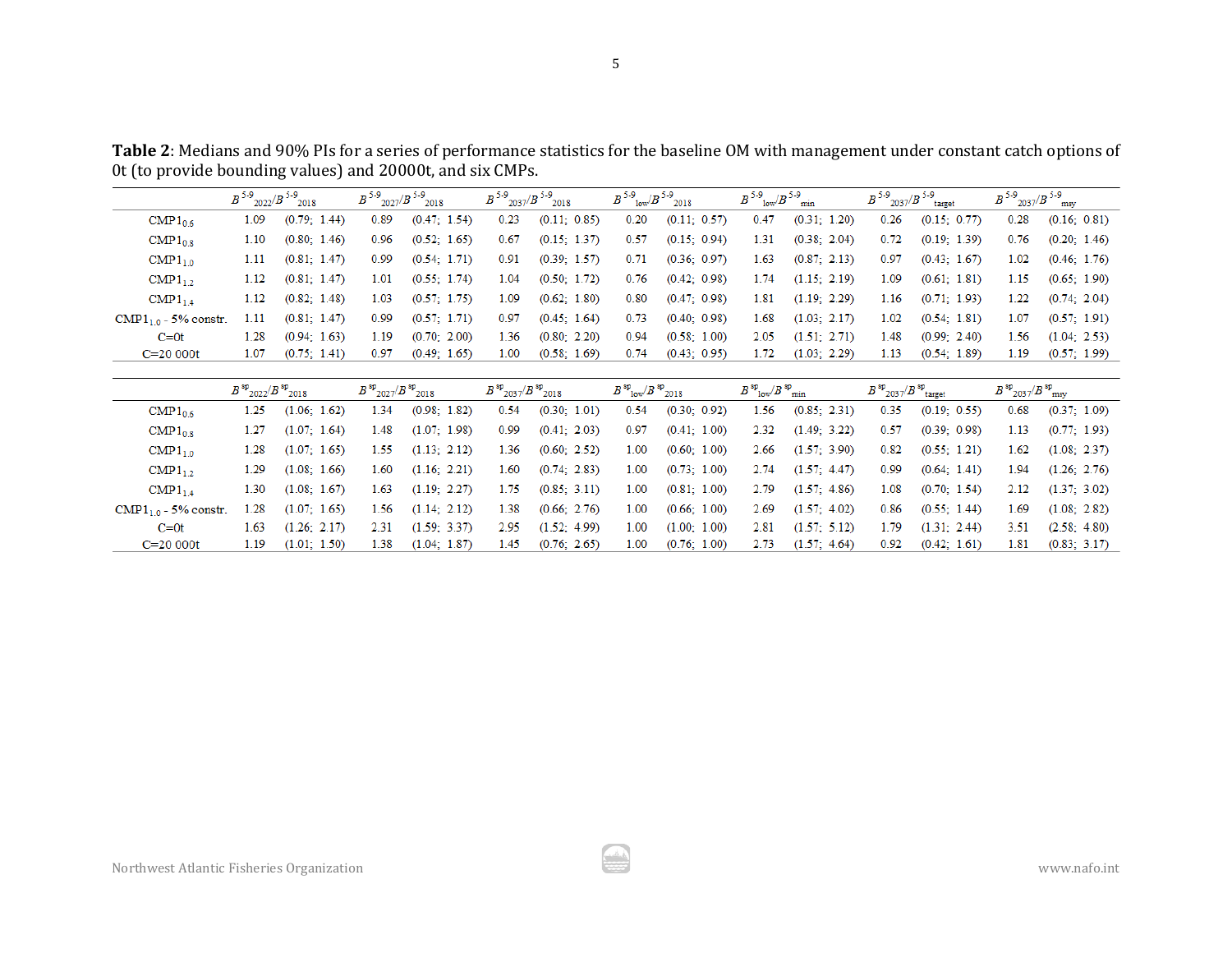**Table 2**: continued

|                          | $C_{2018}$        | $C_{2019}$               |       | $C_{2020}$                                |       | avC:2018-2027        |       | avC:2018-2037                             |       | AAV:2018-2022        |      | AAV:2018-2037 |      |              |
|--------------------------|-------------------|--------------------------|-------|-------------------------------------------|-------|----------------------|-------|-------------------------------------------|-------|----------------------|------|---------------|------|--------------|
| $\text{CMP1}_{0.6}$      |                   | 15.44 (15.28: 15.69)     |       | 16.24 (15.80; 17.04) 17.35 (16.50; 18.94) |       |                      |       | 22.85 (19.00; 27.73)                      |       | 37.48 (24.78; 56.72) | 0.07 | (0.04; 0.11)  | 0.07 | (0.04; 0.11) |
| $\text{CMP1}_{0.8}$      |                   | $15.10$ $(14.98:15.28)$  |       | $15.49$ $(15.17; 16.08)$                  |       | 16.09 (15.48; 17.22) |       | 19.08 (16.64; 22.11) 26.78 (19.54; 39.28) |       |                      | 0.04 | (0.02; 0.07)  | 0.05 | (0.03; 0.09) |
| $\text{CMP1}_{1.0}$      |                   | $14.89$ $(14.79; 15.04)$ |       | 15.05 (14.80; 15.51) 15.37 (14.89; 16.24) |       |                      |       | 17.14 (15.38; 19.27) 21.42 (16.72; 29.45) |       |                      | 0.02 | (0.00; 0.04)  | 0.04 | (0.01; 0.06) |
| $\text{CMP1}_1$          |                   | $14.75$ $(14.67:14.87)$  |       | 14.76 (14.55; 15.14) 14.90 (14.51; 15.61) |       |                      |       | 15.96 (14.60; 17.60) 18.40 (15.04; 23.84) |       |                      | 0.01 | (0.00; 0.03)  | 0.02 | (0.01; 0.05) |
| $\text{CMP1}_{1.4}$      |                   | $14.65$ $(14.58:14.76)$  |       | 14.56 (14.38; 14.88) 14.57 (14.24; 15.17) |       |                      |       | 15.17 (14.06; 16.49) 16.52                |       | (13.96; 20.51)       | 0.01 | (0.00; 0.02)  | 0.02 | (0.01; 0.03) |
| $CMP1_{10} - 5%$ constr. | 14.89             | (14.79: 15.04)           |       | 15.05 (14.80; 15.51) 15.37 (14.89; 16.24) |       |                      |       | 17.04 (15.38; 18.54)                      | 20.94 | (16.74; 24.05)       | 0.02 | (0.00; 0.04)  | 0.04 | (0.01; 0.05) |
| $C=0$ t                  | 0.00 <sub>1</sub> | (0.00; 0.00)             | 0.00  | (0.00; 0.00)                              | 0.00  | (0.00; 0.00)         | 0.00  | (0.00; 0.00)                              | 0.00  | (0.00; 0.00)         | 0.20 | (0.20; 0.20)  | 0.05 | (0.05; 0.05) |
| $C = 20000t$             | 20.00             | (20.00; 20.00)           | 20.00 | (20.00; 20.00)                            | 20.00 | (20.00; 20.00)       | 20.00 | (20.00; 20.00)                            | 20.00 | (20.00; 20.00)       | 0.07 | (0.07; 0.07)  | 0.02 | (0.02; 0.02) |
|                          |                   |                          |       |                                           |       |                      |       |                                           |       |                      |      |               |      |              |

|                                 | $F_{2022}/F_{MSY}$ |              | $F_{2027}$ / $F_{MSY}$ |              | $F_{2037}$ / $F_{MSY}$ |               |      | $max(F_{2023-2027})/F_{MSY}$ |       | $max(F_{2028-2037})/F_{MSY}$ | P>15% |              |
|---------------------------------|--------------------|--------------|------------------------|--------------|------------------------|---------------|------|------------------------------|-------|------------------------------|-------|--------------|
| $\text{CMP1}_{0.6}$             | 0.53               | (0.35; 0.73) | 1.15                   | (0.70; 2.50) | 5.00                   | (1.65; 5.00)  | 1.15 | (0.74; 2.50)                 | 25.66 | (3.99; 25.66)                | 0.00  | (0.00; 0.00) |
| $\text{CMP1}_{0.8}$             | 0.44               | (0.30; 0.61) | 0.71                   | (0.43; 1.23) | 3.05                   | (0.64; 25.66) | 0.71 | (0.48; 1.23)                 | 3.22  | (1.20; 25.66)                | 0.00  | (0.00; 0.00) |
| $\text{CMP1}_{1.0}$             | 0.40               | (0.27; 0.55) | 0.54                   | (0.34; 0.89) | 1.01                   | (0.40; 5.78)  | 0.55 | (0.38; 0.89)                 | 1.21  | (0.72; 5.78)                 | 0.00  | (0.00; 0.00) |
| $\text{CMP1}_1$                 | 0.37               | (0.25; 0.51) | 0.46                   | (0.29; 0.77) | 0.66                   | (0.30; 1.67)  | 0.48 | (0.35; 0.77)                 | 0.79  | (0.53; 1.76)                 | 0.00  | (0.00; 0.00) |
| $\text{CMP1}_{14}$              | 0.36               | (0.24; 0.49) | 0.41                   | (0.26; 0.66) | 0.49                   | (0.26; 0.97)  | 0.42 | (0.30; 0.66)                 | 0.64  | (0.43; 1.24)                 | 0.00  | (0.00; 0.00) |
| $\text{CMP1}_{10}$ - 5% constr. | 0.40               | (0.27; 0.55) | 0.52                   | (0.31; 0.87) | 0.89                   | (0.40; 2.39)  | 0.54 | (0.37; 0.87)                 | 1.07  | (0.68; 2.78)                 | 0.00  | (0.00; 0.00) |
| $C=0t$                          | 0.00               | (0.00; 0.00) | 0.00                   | (0.00; 0.00) | 0.00                   | (0.00; 0.00)  | 0.00 | (0.00; 0.00)                 | 0.00  | (0.00; 0.00)                 | 3.33  | (3.33; 3.33) |
| $C = 20000t$                    | 0.53               | (0.33; 0.82) | 0.57                   | (0.30; 1.02) | 0.54                   | (0.31; 1.24)  | 0.60 | (0.38; 1.02)                 | 0.75  | (0.44; 1.72)                 | 3.33  | (3.33; 3.33) |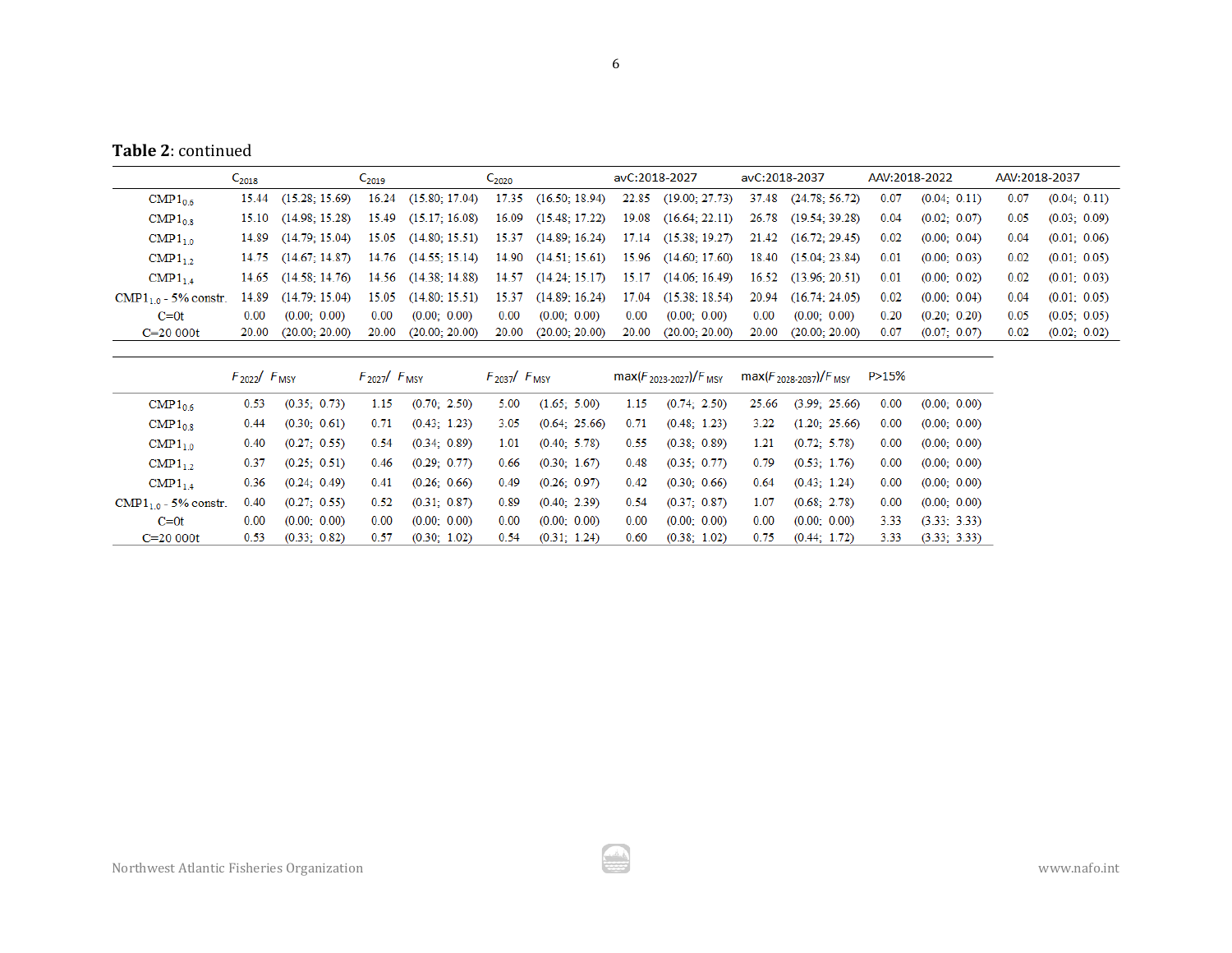

**Fig. 1**. Median and 90% PI envelopes (left side) and worm plots (right side) for projected catch, spawning biomass and exploitable biomass under **CMP1**<sub>1.0</sub> (the "central" CMP) for the **baseline** OM.

7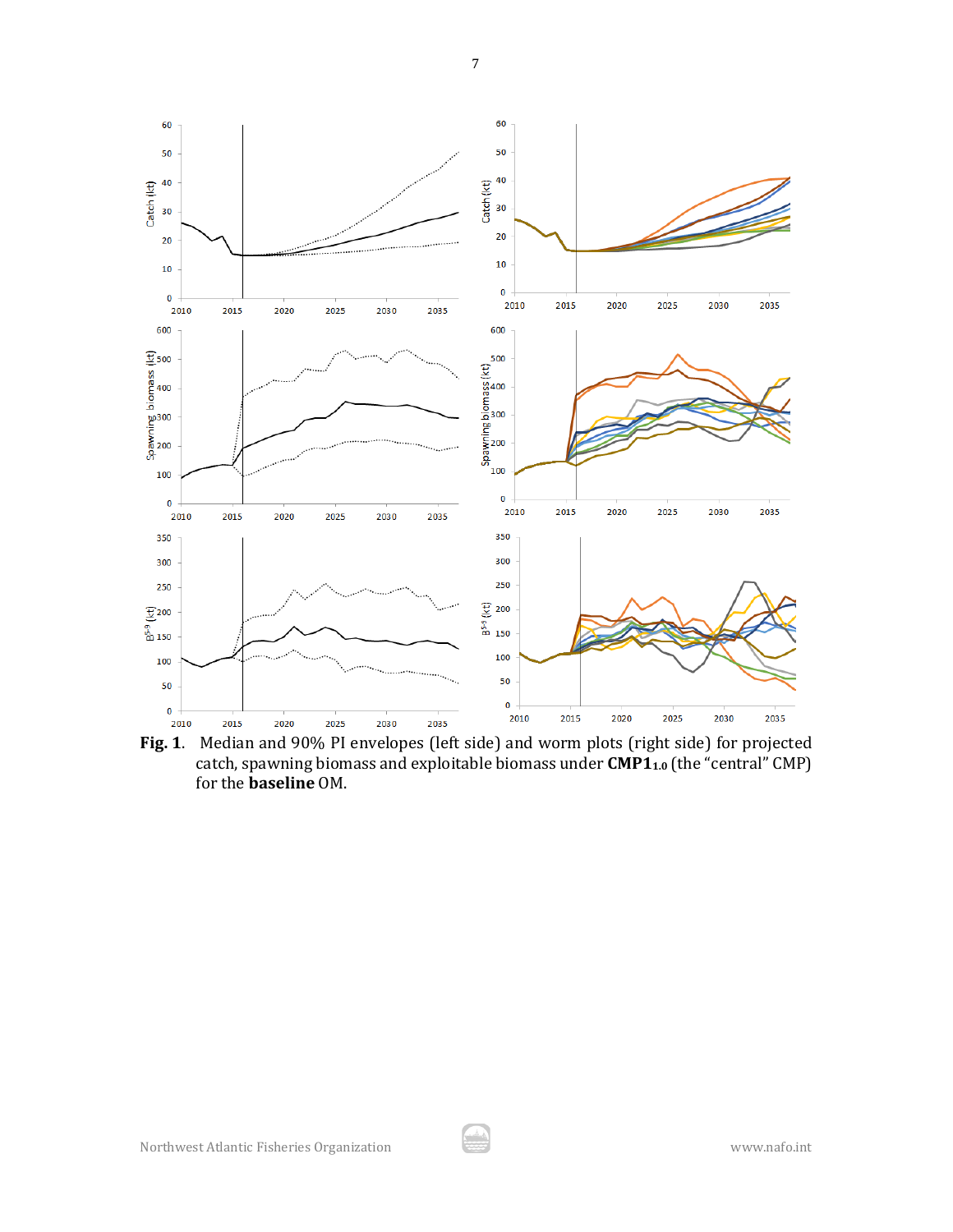

8

**Fig. 2**. Medians and 90% PIs for a series of performance statistics for the **baseline** OM managed under constant catch of 0 and 20000t constant catch scenario, and the six illustrative CMPs.



**Fig. 3**. Medians and 90% PIs for a series of performance statistics for four OMs with management under **CMP11.0**. The four OMs are the baseline ("BC"), "*h*=0.7", M increasing at older ages ("M incr") and using the alternative survey data set ("O3").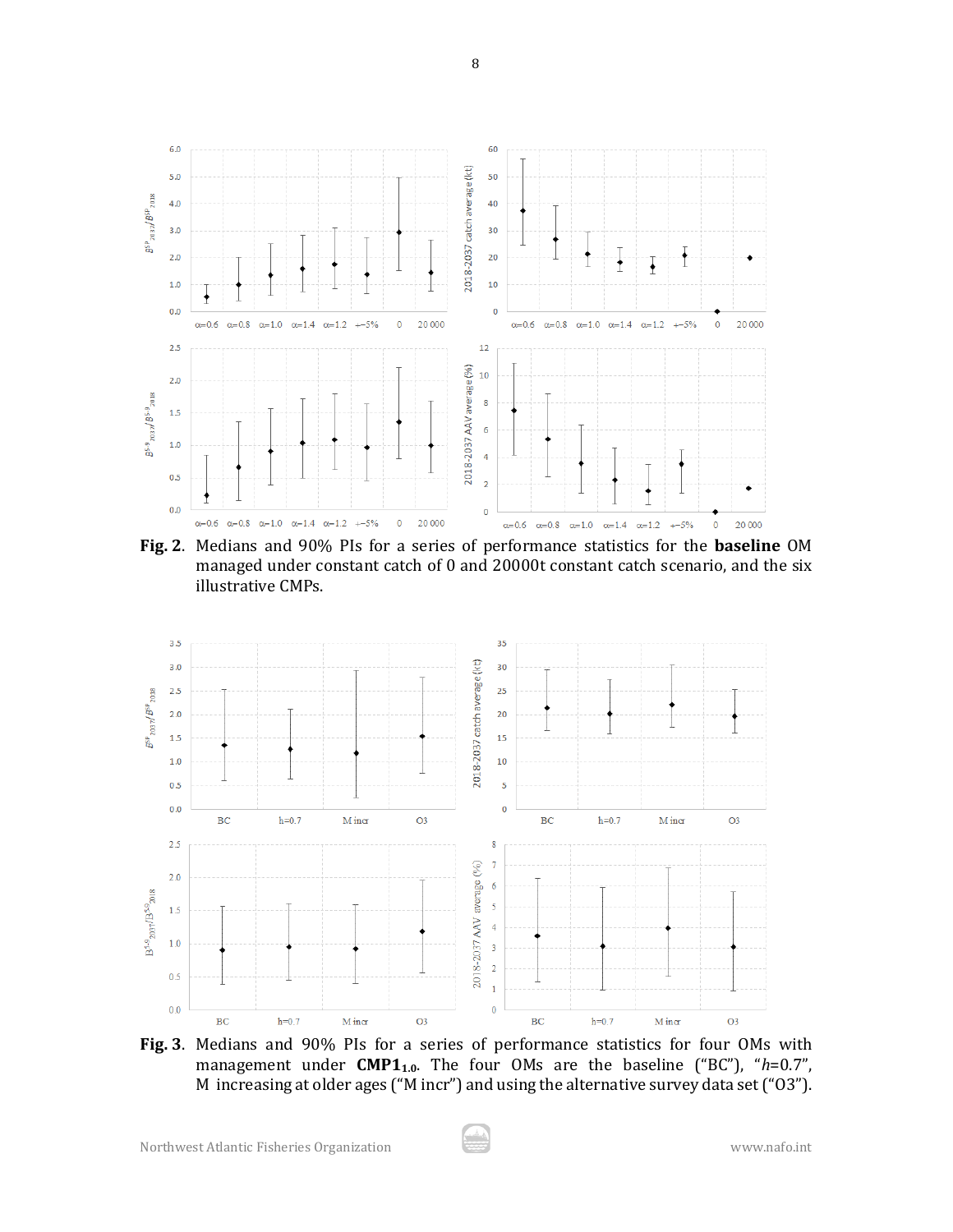

**Fig. 4**. Kobe plot for the baseline OM projected under the central CMP. Error bars (90%) are included for the 2015 (most recent year of assessment) and 2037 (final year of projection) points. B refers to the exploitable component of the biomass.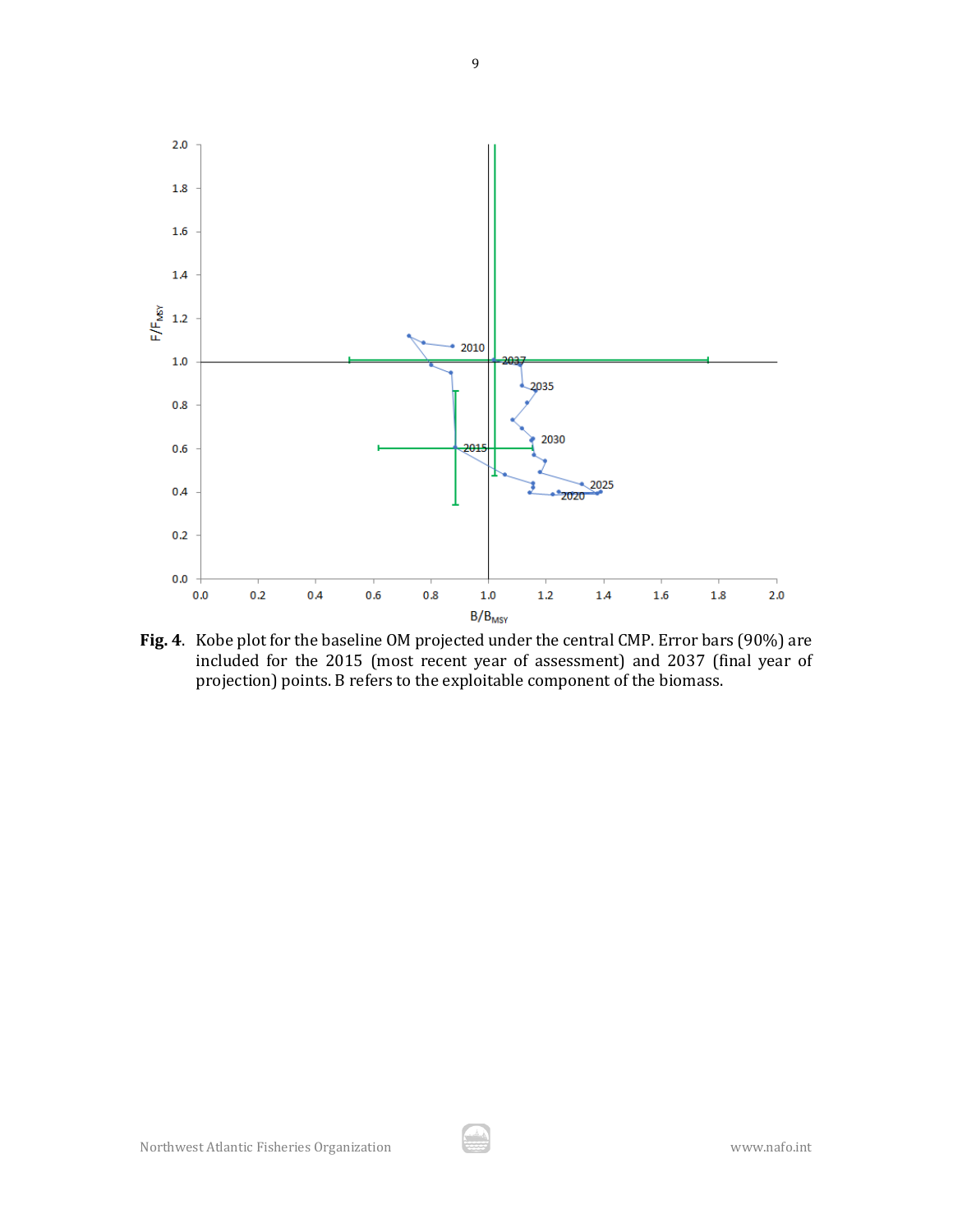#### **Appendix 1: Performance Targets and Statistics**

NAFO/FC-SC Doc. 17-xx lists the following general management objectives:

- 1. Restore to within a *prescribed period of time* or maintain at *Bmsy*
- 2. The risk of failure to meet the *Bmsy* target and interim biomass targets within a *prescribed period of time* should be kept moderately low
- 3. Low risk of exceeding *Fmsy*
- 4. Very Low risk of going below an established threshold (e.g. *Blim*\* or *Blim* proxy)
- 5. Maximize yield in the short, medium and long term
- 6. The risk of steep decline of stock biomass should be kept moderately low
- 7. Keep inter annual TAC variation below established thresholds

A number of mathematical expressions (Performance Statistics) are proposed here to capture these objectives:

- (a)  $P_{2022}/P_{2018}$ ,  $P_{2027}/P_{2018}$  and  $P_{2037}/P_{2018}$ , where  $P_y$  is the population size in year *y*;
- (b)  $P_{lowest}/P_{2018}$ , where  $P_{lowest}$  is the lowest population size during evaluation period (2018-2037);
- (c)  $P_{lowest}/P_{min}$ , where  $P_{min}$  is the lowest population size during the assessment period (1975-2015);
- (d)  $P_{2037}/P_{target}$ , where  $P_{target}$  is pre-defined recovery target population size, for which the average value over the period 1975 to 1999 for the assessment/operating model concerned will be used for the moment pending further discussions;
- (e)  $P_{2037}/P_{MSY}$  where  $P_{MSY}$  is the population level when maximum sustainable yield is achieved;
- (f)  $F_{2022}/F_{MSY}$  and  $F_{2027}/F_{MSY}$   $F_{2037}/F_{MSY}$  where  $F_{MSY}$  is the fishing mortality rate needed to achieve maximum sustainable yield.

In each of them, population can be measured as total numbers ( $N_y^{tot}$ ), total biomass ( $B_y^{tot}$ ), exploitable numbers (ages 5 – 9) ( $N_y^{5-9}$ ), exploitable biomass ( $B_y^{5-9}$ ), survey index ( $B_y^1$ ) or spawning biomass ( $B_y^{5P}$ ), (though with primary focus on exploitable biomass for  $P_{target}$ ) where:

| $N_{v}^{tot} = \sum_{a=0}^{m} N_{y,a}$                               | (1) |
|----------------------------------------------------------------------|-----|
| $B_{\nu}^{tot} = \sum_{a=0}^{m} w_{\nu,a}^{st} N_{\nu,a}$            | (2) |
| $N_{\nu}^{5-9} = \sum_{a=5}^{9} N_{y,a}$                             | (3) |
| $B_{y}^{5-9} = \sum_{a=5}^{9} w_{y,a}^{mid} N_{y,a}$                 | (4) |
| $B_y^i = \sum_{a=0}^m w_{y,a}^i S_a^i N_{v,a} e^{-Z_{y,a} T^i / 12}$ | (5) |
| $B_{\nu}^{sp} = \sum_{a=1}^{m} f_a w_{y,a}^{strt} N_{y,a}$           | (6) |
|                                                                      |     |

The fishing mortality rate refers to the apical fishing mortality rate (age at which selectivity is 1 – age 8 for the baseline OMs).

The catch-related objectives can be captured by:

(g) (Average) annual catch over short, medium and long terms:

 $C_{2018}$ ,  $C_{2019}$ ,  $C_{2020}$ ,  $\sum_{y=2018}^{2022} C_{y}/5$ ,  $\sum_{y=2018}^{2027} C_{y}/10$ ,  $\sum_{y=2018}^{2037} C_{y}/20$ 

(h) Average annual variation in catch over short and long terms: